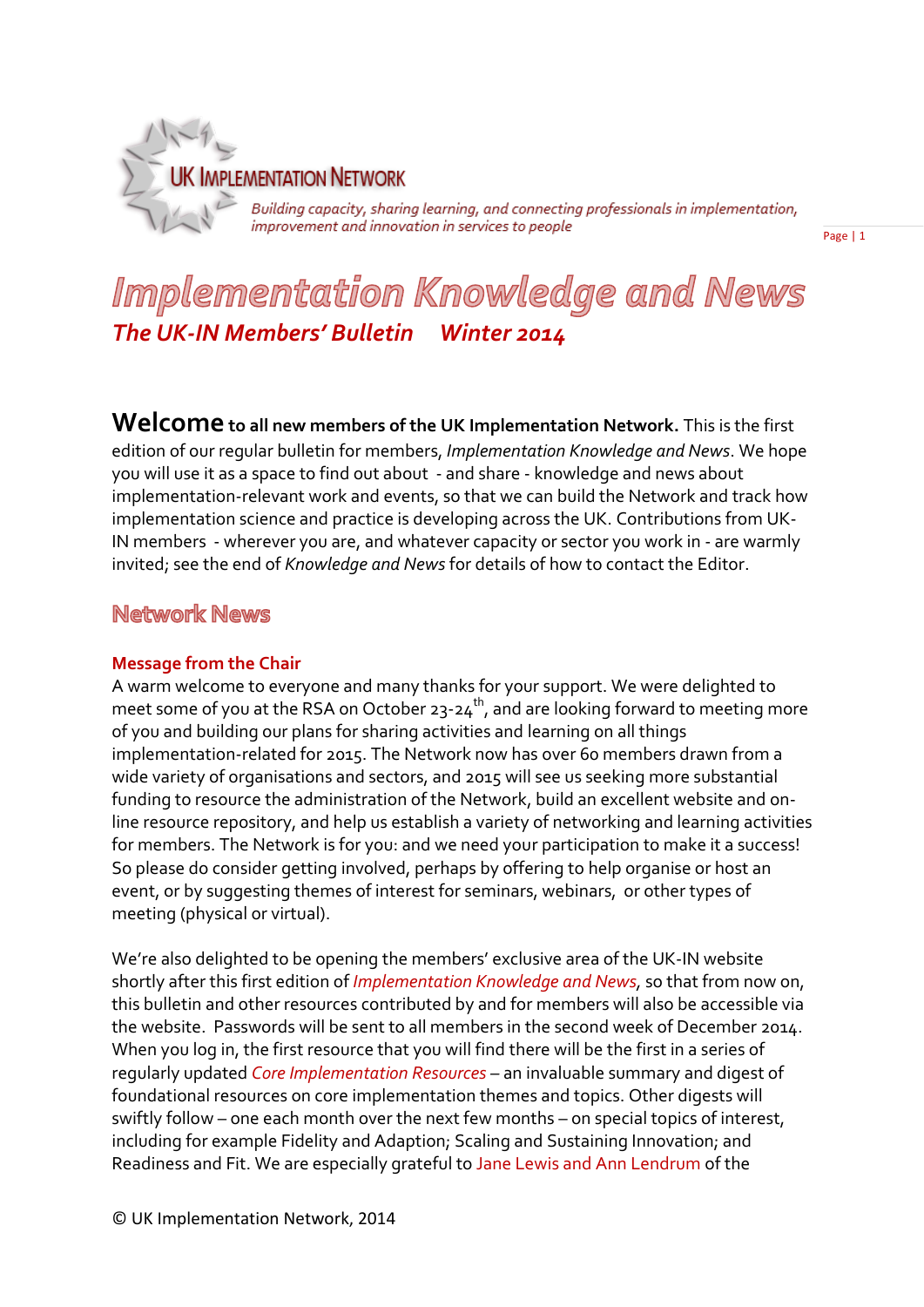Knowledge Resources sub-group for their hard work in producing these first Implementation Resources for UK-IN. We invite others who may like to produce others of new topics to get in touch asap.

**Chair, UK Implementation Network**

**Celebrating the launch of UK-IN: reception, Royal Society of Arts, October 23rd 2014**

Fifty of our new members and invited guests from organisations in policy, philanthropy, research and practice in services to people gathered to celebrate the launch of the UK Implementation Network on October 23<sup>rd</sup> 2014 at a reception at the Royal Society of Arts in London. We were most grateful to the Sir Halley Stewart Trust for a grant to support the launch activities, as well as contributing to the associated workshops we ran that week (see below).

In her launch address, Sharon Witherspoon, OBE, Director of the Nuffield Foundation, outlined the importance of implementation to social science and its application in the UK, and welcomed the establishment of the Network as an initiative offering a way to bring policy makers, funders, practitioners and research scientists together around a shared interest in service improvement. Our invited speaker from the USA, Melissa Van Dyke, Co-Director of NIRN (the National Implementation Network) at the University of North Carolina, encouraged us to connect with our colleagues in the global movement to build implementation science, including attending the next biennial *Global Implementation Conference (Dublin, May 26th -28th 2015)*. UK-IN Chair Dr Deborah Ghate spoke about our aims toward building an indigenous community of science and practice in implementation tailored to UK systems and service contexts, as well UK-IN's intended contributions and planned activities. UK-IN Vice Chair Professor Paul Montgomery described some of the ongoing research work contributing to build the UK science base. The energy and buzz about the launch was very evident both in the room and on social media.

# **UK-IN's inaugural learning events on applying implementation science in practice: Workshops for Senior Leaders and on Active Implementation Frameworks, October 23rd and 24th 2014, Royal Society of Arts**

During the third week of October we also ran UK-IN's first two workshops on implementation science and practice, ably and energetically facilitated by Melissa Van Dyke from NIRN. NIRN has become one of the most influential groups in the USA and across the world for the development of practical improvement strategies based in implementation and innovation theory and research.The first (*Implementation Barriers and How to Solve Them)* was for an invited group of senior leaders from philanthropy, the voluntary sector and intermediary organisations; the second introduced a wider UK audience of researchers, practitioners, clinicians and funders to NIRN's widely influential *Active Implementation Frameworks*. The workshops were extremely well received, with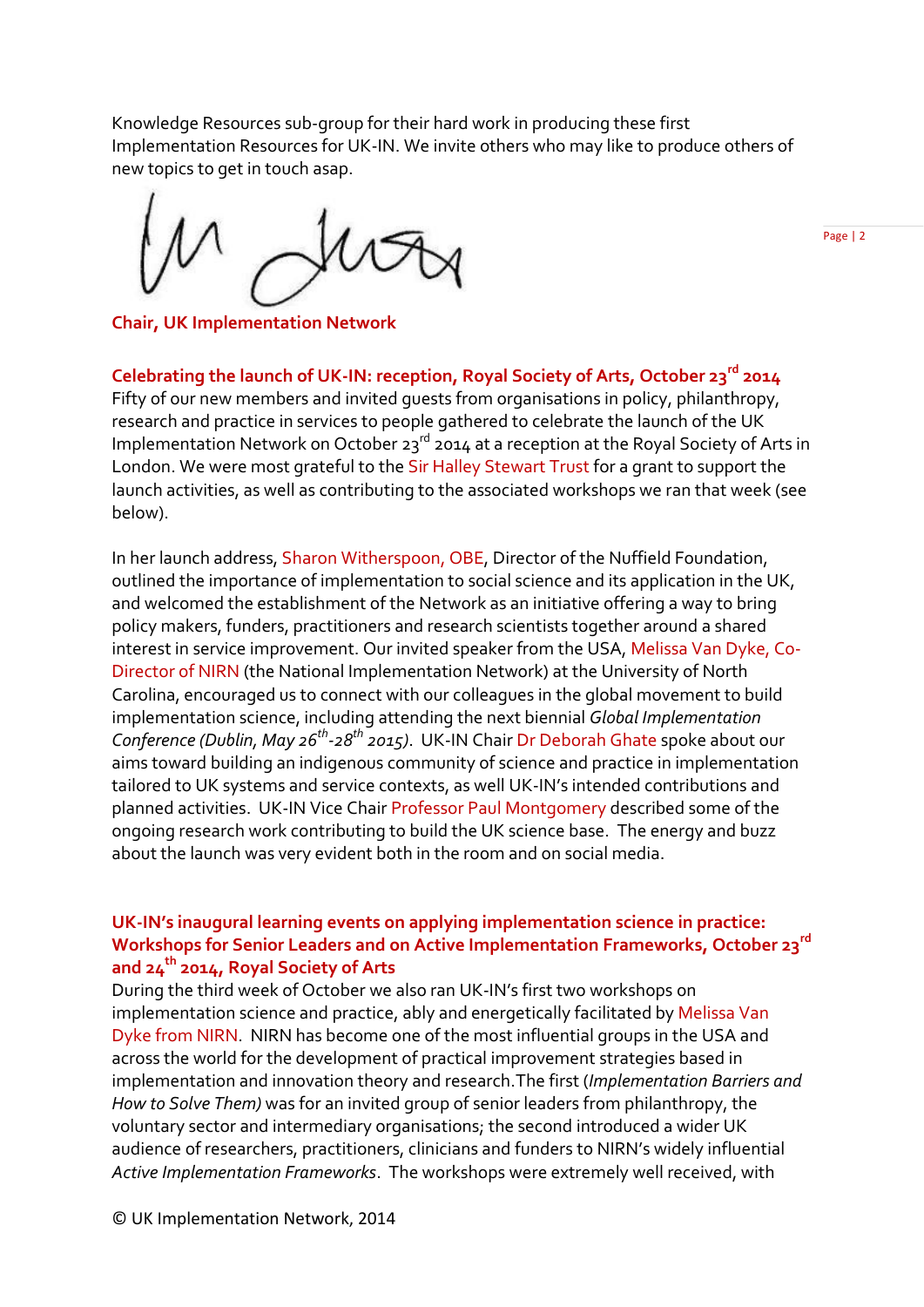many participants noting that the richness of the material could have kept us well occupied for two days rather than one! One participant commented: "*Excellent presentation skills and excellent content: a great combination.*"

We are planning more events and workshops – contact activities (auk-in.org.uk with your suggestions or if you'd like to get involved.

Page | 3

#### **UK-IN affiliates to the Health Services Research Network**

We're delighted to have recently been invited to become an affiliate of the HSRN: a network hosted by Universities UK and the collective voice for health services research in support of practice and policy. It brings together those who produce and use evidence to improve services. UK-IN looks forward to collaborating in the spread of news and intelligence about topics and events of mutual interest to the two groups. Find out more about HSRN and join up [here](http://www.hsrlive.org/)

### **Implementation Fellows Connect: healthcare implementation communities** (from Annette Boaz, Kinston University)

There are increasing numbers of fellowship schemes supporting individuals in developing their capacity to support implementation in healthcare. In October, an event brought together fellows funded by a number of schemes to discuss synergies and support networking. The event, entitled *Fellows Connect*: *Creating and sustaining networks for Knowledge Agents*, aimed to explore the diversity of past and present fellowships in the UK; to understand more about fellows' trajectories and needs; to think about how fellowship programmes have impact; and to explore possible futures that will help benefit the system, its organisations, fellows and so patients and service users. Dr Annette Boaz, from UK-IN was among the speakers, in her role as a member of the National Institute for Health Research Knowledge Mobilization Research Fellowship scheme. There is further information about the event on the web[: http://www.nhsiq.nhs.uk/capacity](http://www.nhsiq.nhs.uk/capacity-capability/networks-for-health/fellows-connect.aspx)[capability/networks-for-health/fellows-connect.aspx](http://www.nhsiq.nhs.uk/capacity-capability/networks-for-health/fellows-connect.aspx). The organisers are also developing a Google community (Fellows Connect). If you would like further information about the fellowship schemes or the online community, contact Georgina Earle: [networks@nhsiq.nhs.uk](mailto:networks@nhsiq.nhs.uk)

# Implementation studies and projects - news from members

*(Calling all members! Let your fellow UK-IN members know about*  implementation projects you are working on: Contact the editor, **knowledge@uk***[in.org.uk\)](mailto:knowledge@uk-in.org.uk)* 

#### **Using an implementation lens to support Adoption Reform** (from the Colebrooke Centre)

The Colebrooke Centre for Evidence and Implementation is presently in a number of projects using an implementation science-informed approach in the specific area of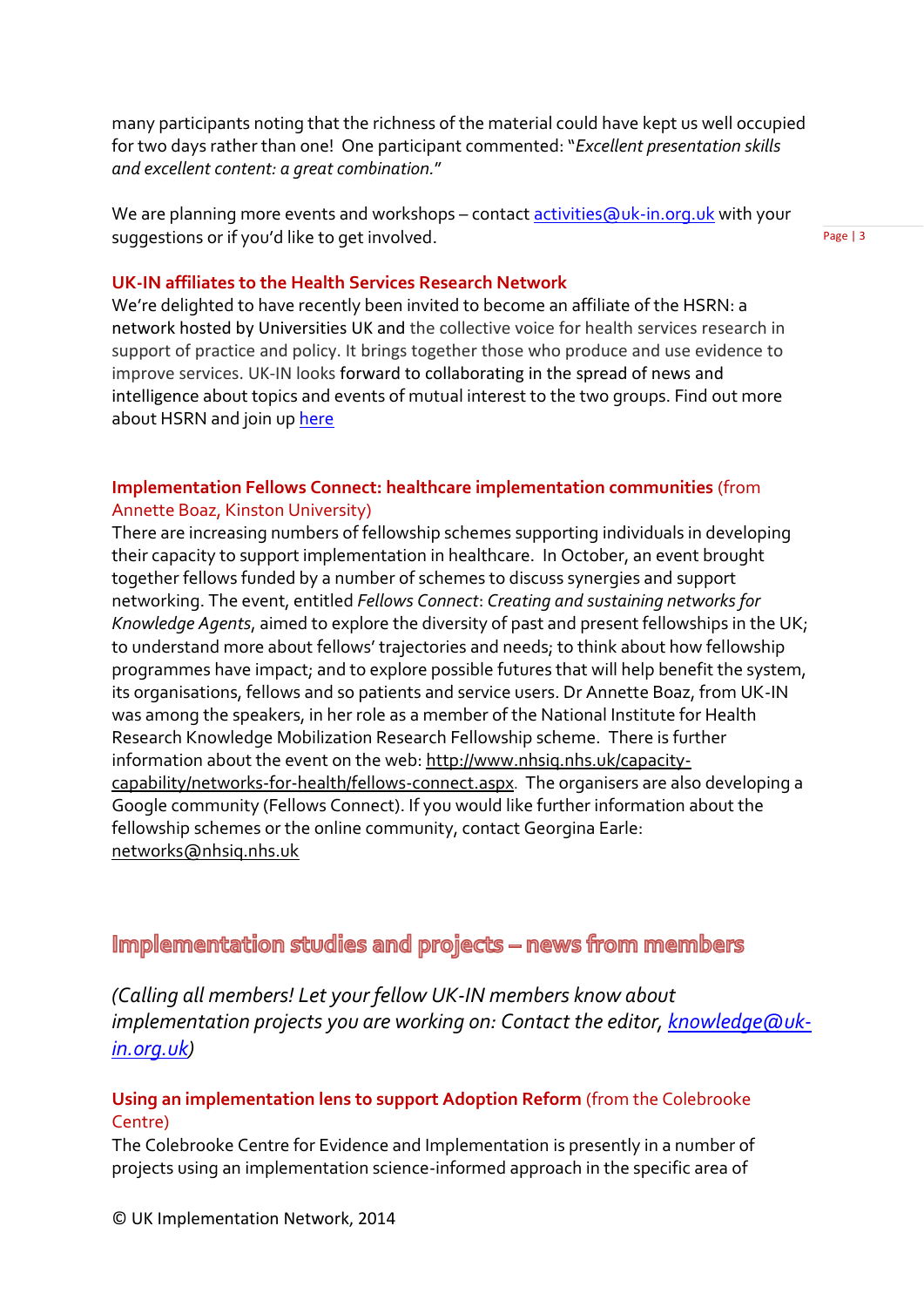adoption policy and service design. They are leading the implementation and market analysis of the national Adoption Support Fund - a £19m initiative seeking to widen and improve access to effective post-adoption therapeutic services for the Department for Education - and have recently been commissioned by several local authorities in England to strengthen the design and implementation of their adoption support services. The approach brings adapted frameworks and learning from global implementation science to an area of children's services that has been a particular focus for recent government policy in England, both nationally and locally. The Centre notes that adoption services are a particularly rich arena for implementation support, both because they are embedded in complex systems and because the government reform agenda takes the focus beyond evidence-based practices and into the territory of applying implementation science to mainstream services.

# Conferences, courses, funding opportunities, jobs and other news

# **3 rd Global Implementation Conference, Dublin, 26-28 May 2015**

The 2015 conference of the Global Implementation Initiative will take place in Dublin 26- 28th May 2015. GIC is one of the key international conferences on implementation and this is the first time it has been held outside the US. The theme is 'implementation for impact', with a focus on achieving results at scale and with specific themes on scaling and capacity development; measurement systems and rapid results; developing the implementation infrastructure; communication and knowledge capture; and regional, national and global implementation collaboration. There will be a one-day 'implementation academy' on Tuesday 26<sup>th</sup> May. You can read more about the plans and the call for abstract[s here](http://www.globalimplementation.org/gic)

#### **Post-doctoral fellowships in improvement science: Kings Improvement Science**

King's Improvement Science recently closed applications for six postdoctoral fellowships for people who want to be involved in, or lead, an improvement science project. Applications have just closed for three one-year fellowships and three three-year fellowships – supported by funding from Guy's and St Thomas' Charity and the Maudsley Charity - to work on either an existing project or to propose a new project. KIS was launched in January 2013 and is led by senior staff at King's College London, Guy's and St Thomas' NHS Foundation Trust, King's College Hospital NHS Foundation Trust and South London and Maudsley NHS Foundation Trust. Find out more [here](http://www.kingsimprovementscience.org/)

#### **Launch of Implementation Learning Laboratories, Birmingham, 10 December 2014**

Launch event for the Infection Prevention Society's new Implementation Learning Laboratories: you can also attend (for free) as a virtual delegate. The focus is on implementation of guidelines in health services and there will be further events across the UK and Ireland. More information [here](https://www.eventsforce.net/fitwise/frontend/reg/thome.csp?pageID=97130&eventID=254&eventID=254)

### **Post Graduate Qualification in Implementation Science, Trinity College Dublin** (from Claire Burns, CELCIS)

UK-IN member Claire Burns from CELCIS at the University of Strathclyde is enrolled on Trinity College Dublin's new course. The course runs from September to June with a

© UK Implementation Network, 2014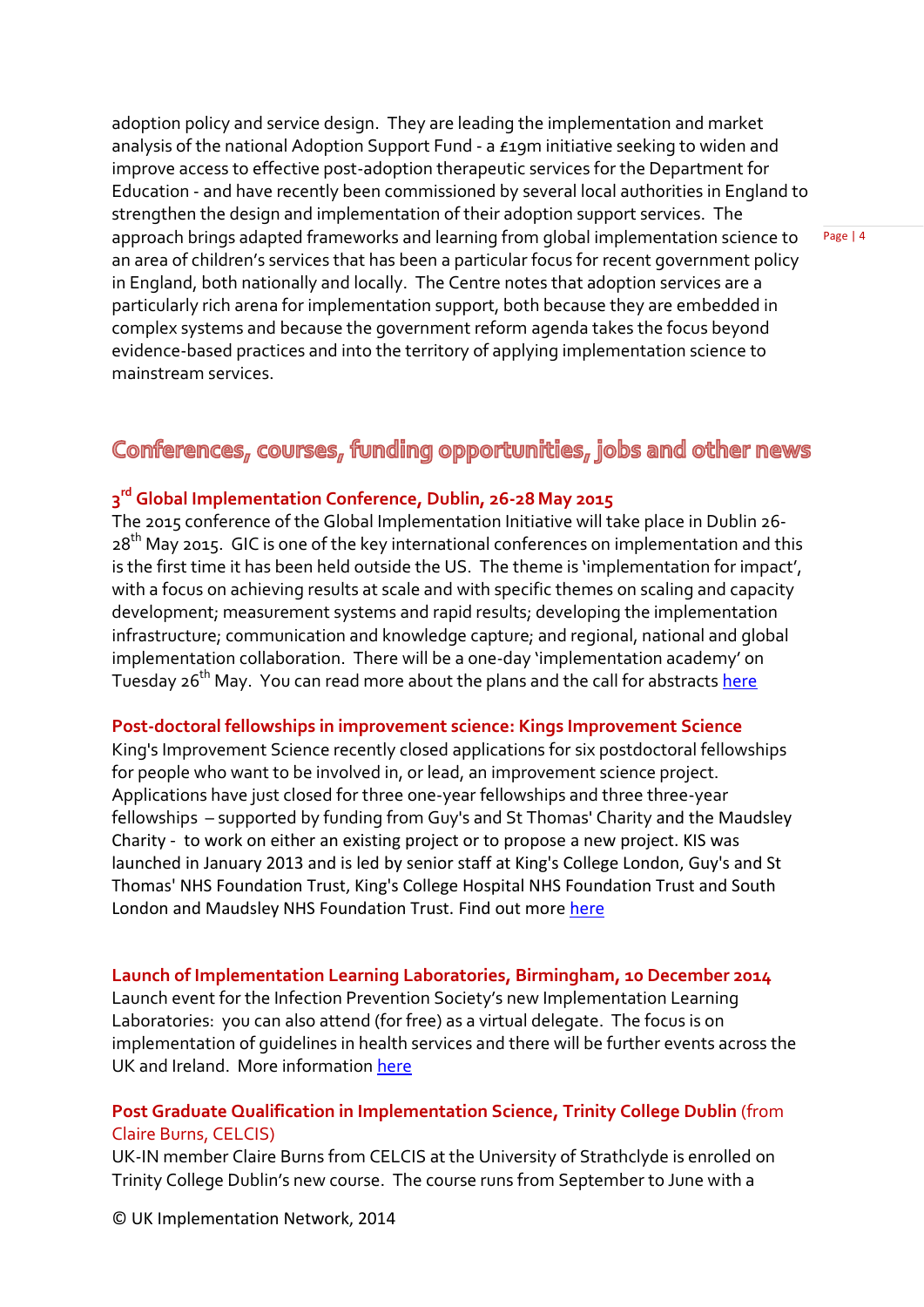commitment of 3 days per month for each module. Module 1 looked at the range of implementation frameworks and the relevance and limitations of each. Module 2 was on organisational structure and climate and the implication of these for implementation activities. Module 3 is now focusing on the role of data, information and knowledge to drive change and improvement throughout an implementation cycle. Claire and fellow students from a range of settings including health management, consultancy and research and policy implementation will be updating on their progress through twitter and highlighting interesting articles and resources.

### **CLOSING SOON: Implementation-related job opportunity** (from Tracey Bywater, University of York)

Born in Bradford are looking to recruit a new research programme manager to lead their new flagship project – the Better Start Bradford Innovation Hub. We are looking for an inspirational research leader to lead the new Better Start Bradford Innovation Hub. This is a once in a lifetime opportunity to be part of an initiative which will have real impact on improving the life chances of some of the poorest families within Bradford. Better Start Bradford has been awarded £49 million from the National Lottery to help parents give their children the best start in life (<http://tinyurl.com/m8a3537> ). As a component of Better Start Bradford, the Innovation Hub will unite leading academics from the Universities of York, Bradford, and Leeds to establish a new birth cohort and provide a centre for evaluation of effectiveness of innovations aimed at improving well-being, communication and language development and nutrition and obesity in pregnant women and 0-3 year olds. The successful candidate will manage the set-up and recruitment of the new Better Start birth cohort. They will provide academic leadership and strategic direction to a team of research fellows to ensure that research questions are answered using high quality and rigorous research methods. They will take a lead in securing additional grant income to fund research related to the Better Start Bradford project, and publishing high quality peer reviewed articles.

For further information and to apply online please follow this link: [http://www.jobs.nhs.uk/xi/vacancy/efb287b3e28abd90aa2e410dcc226cc6/?vac\\_ref=91357](http://www.jobs.nhs.uk/xi/vacancy/efb287b3e28abd90aa2e410dcc226cc6/?vac_ref=913574384) [4384](http://www.jobs.nhs.uk/xi/vacancy/efb287b3e28abd90aa2e410dcc226cc6/?vac_ref=913574384)

**Closing date 8th December 2014, interviews 9th January 2015**

New implementation resources

**Evening Webinar: Building the Science & Practice of Implementation - the opportunities and challenges that lie ahead** hosted by the Child and Family Evidence-Based Practice Consortium (Colorado, USA)

**December 15th 2014 19.00-20.30 GMT (14.00-15.30 EST)**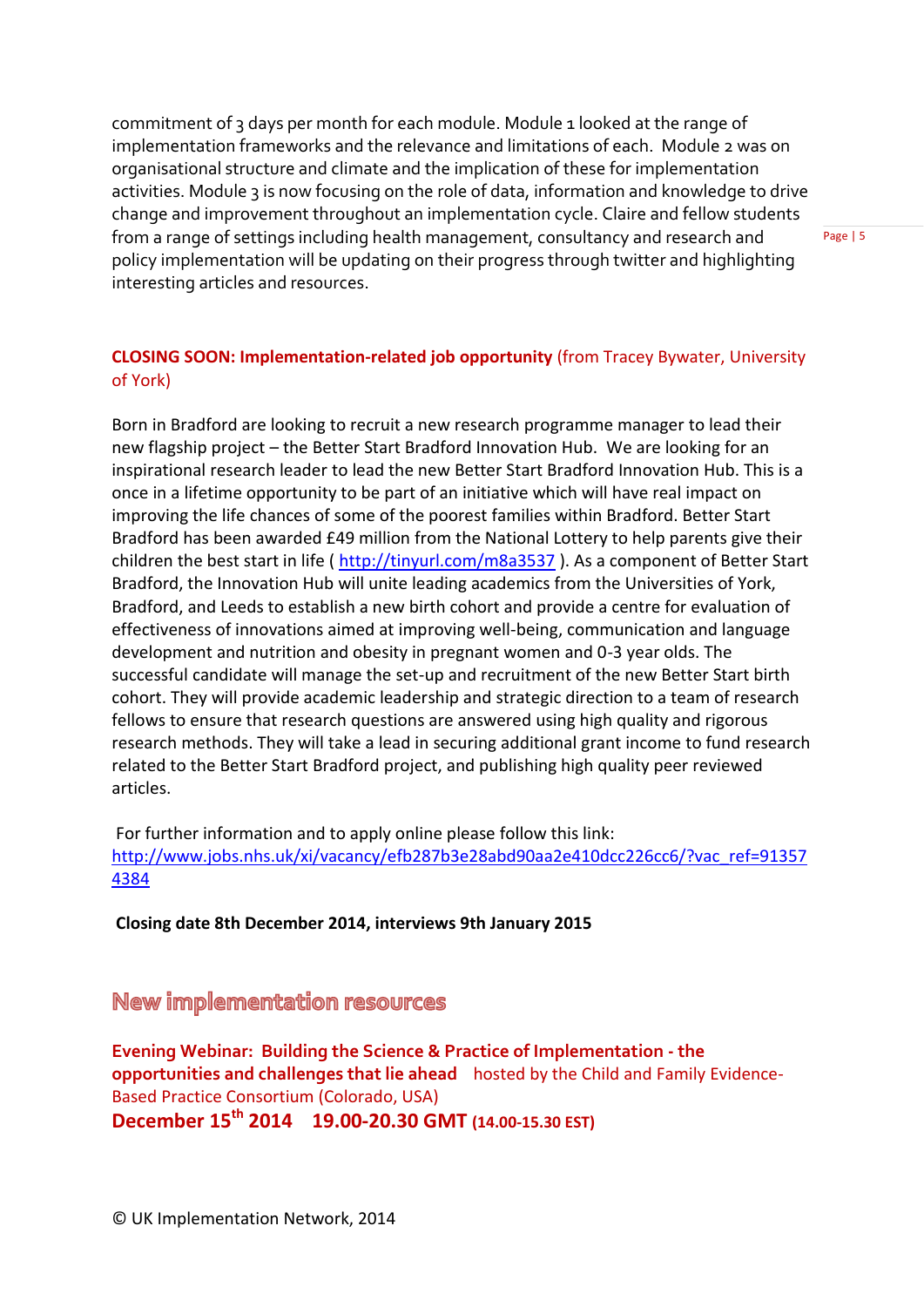Given by Allison Metz, co-Director, NIRN. **Allison Metz, Ph.D.,** is a developmental psychologist, Co-Director of the National Implementation Research Network (NIRN), and Senior Scientist at the Frank Porter Graham Child Development Institute at The University of North Carolina at Chapel Hill. Allison specializes in the implementation, mainstreaming, and scaling of evidence to achieve social impact for children and families in a range of human service and education areas, with an emphasis on child welfare and early childhood service contexts. Allison's work focuses in several key areas including: the development of evidence-informed practice models; the use of effective implementation and scaling strategies to improve the application of evidence in service delivery systems; and the development of coaching, continuous quality improvement, and sustainability strategies.

Page | 6

#### **Registration link for**

attendees: [https://theinstitute.adobeconnect.com/e57k5bkqfl4/event/event\\_info.html](https://theinstitute.adobeconnect.com/e57k5bkqfl4/event/event_info.html)

David Bernstein, chair of the EBP Consortium writes: *While there will be an opportunity to ask questions as part of the webinar we also welcome any in advance of the event. Please send them to me at [bernstei@msudenver.edu](mailto:bernstei@msudenver.edu)*

#### **Webinar: implementation science: what it is and how to use it**

This webinar gives an excellent overview of some of the key issues and debates in implementation science. It brings together researcher, funder and implementation support perspectives including The Annie E. Casey Foundation (one of the major third sector funders of programmes in the US), the U.S. Department of Health and Human Services and the National Implementation Research Network. There is a good Q&A session drilling down to practical implementation issues with particularly interesting comments on the need to match programme selection to local contexts, the connectivity between performance data and implementation science, and moving beyond a dichotomous debate about fidelity and adaptation to an understanding of the value of *'purposeful change which is about optimising practice'*. View the webinar [here](http://www.mathematica-mpr.com/events/cire-forum-using-implementation-science)

#### **Webinar: one-day symposium on implementation science and global health**

Symposium looking at the application of implementation science to health services in lowand middle-income countries, including a session by Kirsty Newman, head of the Evidence into Action Team at the UK Department for International Development. All the talks, discussion sessions and presentations are available – it's a rich resource for those interested in implementation in developing countries. View webcast and presentation[s here](http://www.fhi360.org/news/symposium-implementation-science-global-health-maximizing-impact-imperfect-world)

#### **Online learning modules on implementation, knowledge mobilisation and evaluation**

The Ontario Centre of Excellence for Child and Youth Mental Health has just launched a great set of online learning modules, including a programme on implementation which includes an introductory module and sessions on factors influencing the implementation process, leading organisational change and needs assessment. A good resource to use on your own or with a team – access it [here](http://www.excellenceforchildandyouth.ca/resource-hub/learning-modules)

#### **Four things policymakers need to know about implementation**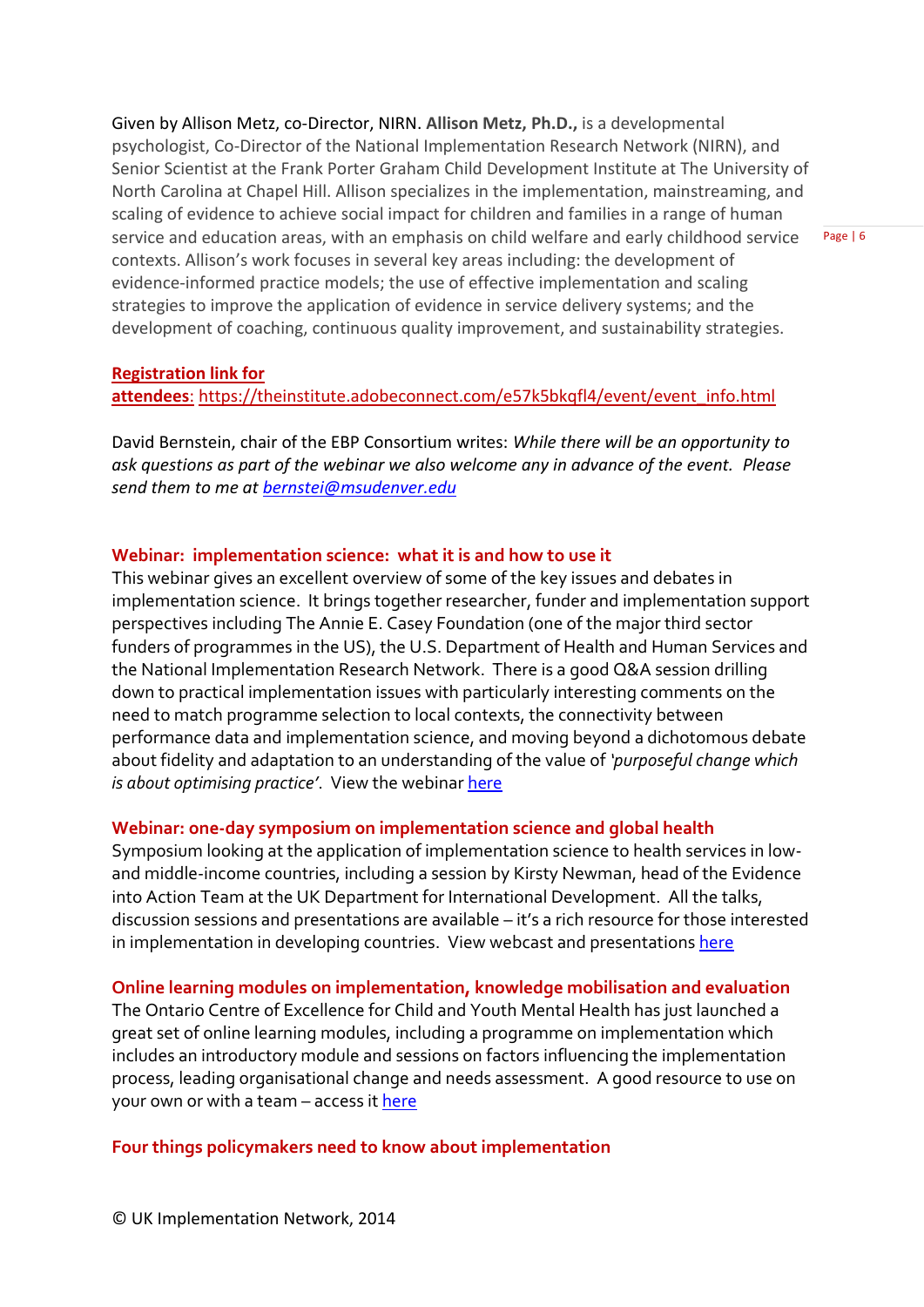This two-page summary from the National Implementation Research Network makes the case for integrated, planned and funded implementation strategies for effective policymaking. Download [here](http://fpg.unc.edu/node/6666)

#### **PROSPER given 'near top tier' status by the Top Tier Evidence initiative**

PROSPER will be of interest to UK-IN members because it is a *delivery system* – a methodology and infrastructure for selecting and implementing new programmes, strongly community based, rather than a programme itself. You can read more about the evidence for PROSPER (PROmoting School-community-university Partnerships to Enhance Resilience) [here](http://toptierevidence.org/programs-reviewed/prosper) and o[n the PROSPER website.](http://www.prosper.ppsi.iastate.edu/) The Top Tier Evidence initiative is a USbased 'clearing house' that identifies programme and interventions of proven effectiveness.

# New writing on implementation

# **A new validated instrument for measuring organisational implementation climate: the Implementation Climate Scale**

This paper is from one of the leading implementation science groups in the US who have been investigating the interaction between organisational environments and effective implementation for many years. They have now validated and refined the Implementation Climate Scale, a brief and pragmatic measure of the strategic climate for implementation of evidence-based practices in public sector health settings. The measure is eminently useable: now we need to test its application to UK organisational contexts.

#### [Article](http://www.implementationscience.com/content/9/1/157)

Ehrhart M, Aarons G and Farahnak L (2014) 'Assessing the organizational context for EBP implementation: the development and validity testing of the Implementation Climate Scale (ICS) *Implementation Science 9: 157*

#### **Leadership for effective implementation: what do leaders need to do?**

By the same group, this is a really stimulating and very practical paper that maps out specific strategies that leaders can apply at system, organisation and work group levels to develop strategic climates that are supportive of implementation. The authors look at how 'climate embedding mechanisms' such as what leaders pay attention to regularly, how they react to crises, how they allocate resources, role modelling, organisational design, organisational systems, and rites and rituals, can all be employed in the service of effective implementation.

#### [Abstract](http://www.annualreviews.org/doi/abs/10.1146/annurev-publhealth-032013-182447)

Aarons G, Ehrhart M, Farahnak L and Sklar M (2014) 'Aligning Leadership Across Systems and Organizations to Develop a Strategic Climate for Evidence-Based Practice Implementation' *Annual Review of Public Health 35: 255-274*

#### **Synthesis of innovation adoption theories**

A very useful synthesis. It emphasises aspects of implementation processes and settings that are potentially modifiable and that might therefore be the focus of efforts to improve adoption. The paper makes it clear that adoption is itself a process, not an event, and makes a nice distinction between pre-adoption and established consideration.

© UK Implementation Network, 2014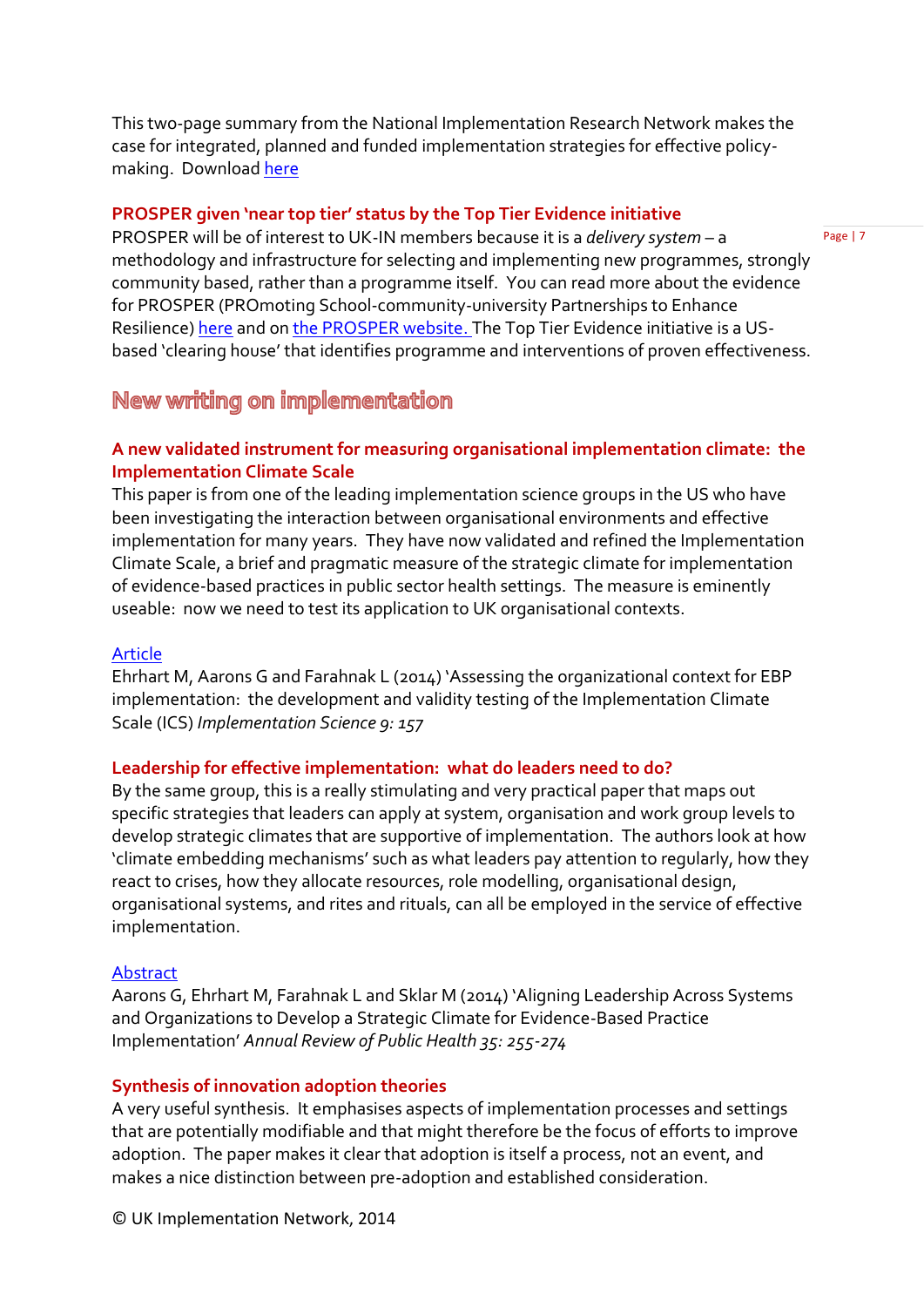#### **[Abstract](http://link.springer.com/article/10.1007%2Fs10488-013-0486-4)**

Wisdom J, Chor K, Hoagwood K and Horwitz S (2014) 'Innovation Adoption: A Review of Theories and Constructs' *Administration and Policy in Mental Health and Mental Health Services Research 41: 480-502*

#### **Implementation of aspects of British child welfare system in Quebec**

This study is particularly intriguing because it involved introducing elements of the British child welfare system into the Quebec system (the use of the Framework for the Assessment of Children in Need and their Families; supporting and involving parents; and collaborative working with partner agencies). UK-IN member Helen Jones is providing advice and consultation to the project. The paper identifies the implementation facilitators and barriers and discusses the importance of adaptation to local contexts: 'evidence-based interventions are good, but *realistic* evidence-based interventions are even better'.

#### [Abstract](http://www.sciencedirect.com/science/article/pii/S0149718914000883)

Dufour S, Lessard D and Chamberland C (2014) 'Facilitators and barriers to implementation of the AIDES initiative, a social innovation for participative assessment of children in need and for coordination of services' *Evaluation and Program Planning 47 64-70*

### **Effectiveness of implementation strategies to support Multidimensional Treatment Foster Care (MTFC)**

MTFC is one of the key evidence-based programmes being implemented in children's services in the UK. This study, by the group that led its development, tested the use of Community Development Teams (CDTs) to support high quality implementation.(CDTs are a learning collaborative model that involve different areas working together and sharing learning to develop implementation plans and overcome barriers.) A cluster randomised trial was used to compare CDT-supported implementation with independent efforts. It found that CDT-supported counties completed the implementation process more thoroughly and serviced twice as many service users, although there was no impact on the number of counties starting up programmes or on the speed of implementation. It's particularly note-worthy as a high quality evaluation of an implementation support strategy – we need more of this type of research in the UK.

#### [Article](http://www.implementationscience.com/content/9/1/134)

CH Brown, Chamberlain P, Saldana L, Padgett C, Wang W and Cruden G (2014) 'Evaluation of two implementation strategies in 51 child county public service systems in two stages: results of a cluster randomized head-to-head implementation trial' *Implementation Science 9: 134*

#### **More on learning collaboratives**

Quality Improvement Collaboratives are emerging as the facilitating method of choice for healthcare improvement initiatives. This study looked at the circumstances under which participants in a virtual collaboration benefited most, and effectively highlights that implementation support strategies themselves need high quality implementation.

#### [Article](http://download.springer.com/static/pdf/31/art%253A10.1007%252Fs11606-013-2668-x.pdf?auth66=1412509773_bec1bdc5f1dbcb50b4ca0460b5eb81c0&ext=.pdf)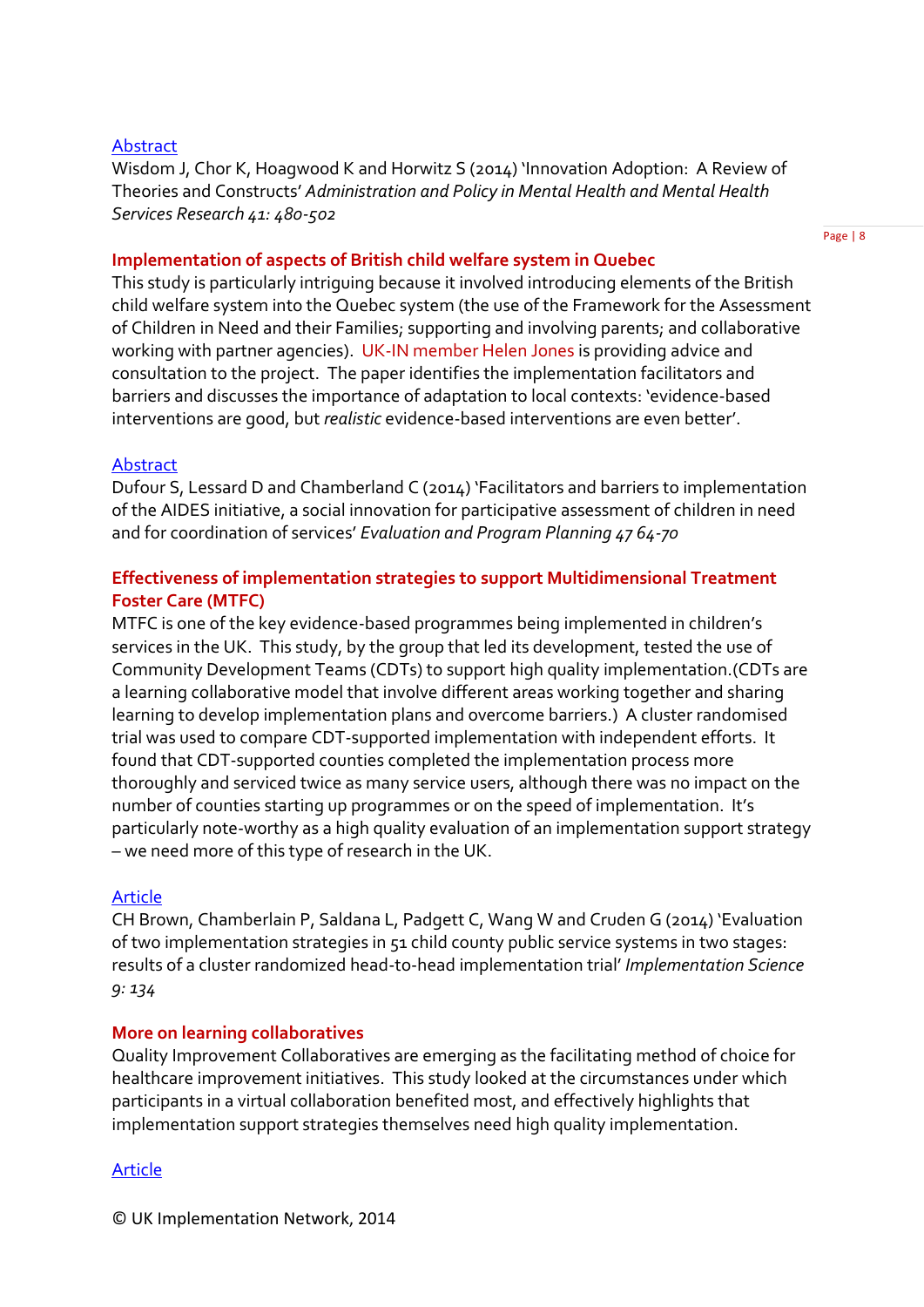Butler A, Canamucio A, Macpherson D, Slok J and True G (2014) 'Primary Care Staff Perspectives on a Virtual Learning Collaborative to Support Medical Home Implementation' *Journal of General Internal Medicine 29 (Supplement 2) S579-588*

#### **Why didn't it work? Using implementation theory to learn from failed implementation**

This paper, by a UK-based team, uses Normalisation Process Theory (NPT) to understand why efforts to implement a whole systems approach to improving long-term health condition management weren't successful. You can read more about NPT in UK-IN's first *Core Implementation Resources* digest, available to members shortly.

#### [Article](http://www.implementationscience.com/content/9/1/129)

Kennedy A, Rogers A, Chew-Graham C, Blakeman T, Bowen R, Gardner C, Lee V, Morris R and Protheroe J (2014) 'Implementation of a self-management support approach (WISE) across a health system: a process evaluation explaining what did and did not work for organisations, clinicians and patients' *Implementation Science 9:129*

#### **And finally … a call for more rigour in implementation research**

This paper is likely to be of most interest to members involved in the commissioning and design of implementation research. It is essentially a call for more rigour in the use of theory, frameworks and research instruments in implementation science, and provides a very useful set of recommendations for what a more rigorous approach involves.

#### [Article](http://www.implementationscience.com/content/9/1/118)

Martinez R, Lewis C and Weiner B (2014) 'Instrumentation issues in implementation science' *Implementation Science 9: 118*

# **Study protocols**

*(Studies in progress: showing how implementation science is developing in the UK and internationally, and particularly how implementation theory is leading to a richer, and more practically useful, approach to evaluation)*

# **Explaining the limited implementation of mindfulness-based cognitive therapy (MBCT)**

This study will look at why mindfulness-based cognitive therapy has not been implemented more widely in routine practice, despite being singled out as a key priority for implementation by NICE back in 2009, and will develop an implementation plan to promote its wider use. It's particularly worth looking at the methodology because the starting point is an intervention already being used in real-world settings (rather than the point of transfer from controlled settings), and to see how the PARIHS framework will be used as the underpinning framework for the study. We'll be including PARIHS in our upcoming Knowledge Resource.

#### [Study protocol](http://www.implementationscience.com/content/9/1/62)

Rycroft-Malone J, Anderson R, Crane R, Gibson A, Gradinger F, Griffiths H, Mercer S and Kuyken W (2014) 'Accessibility and implementation in UK services of an effective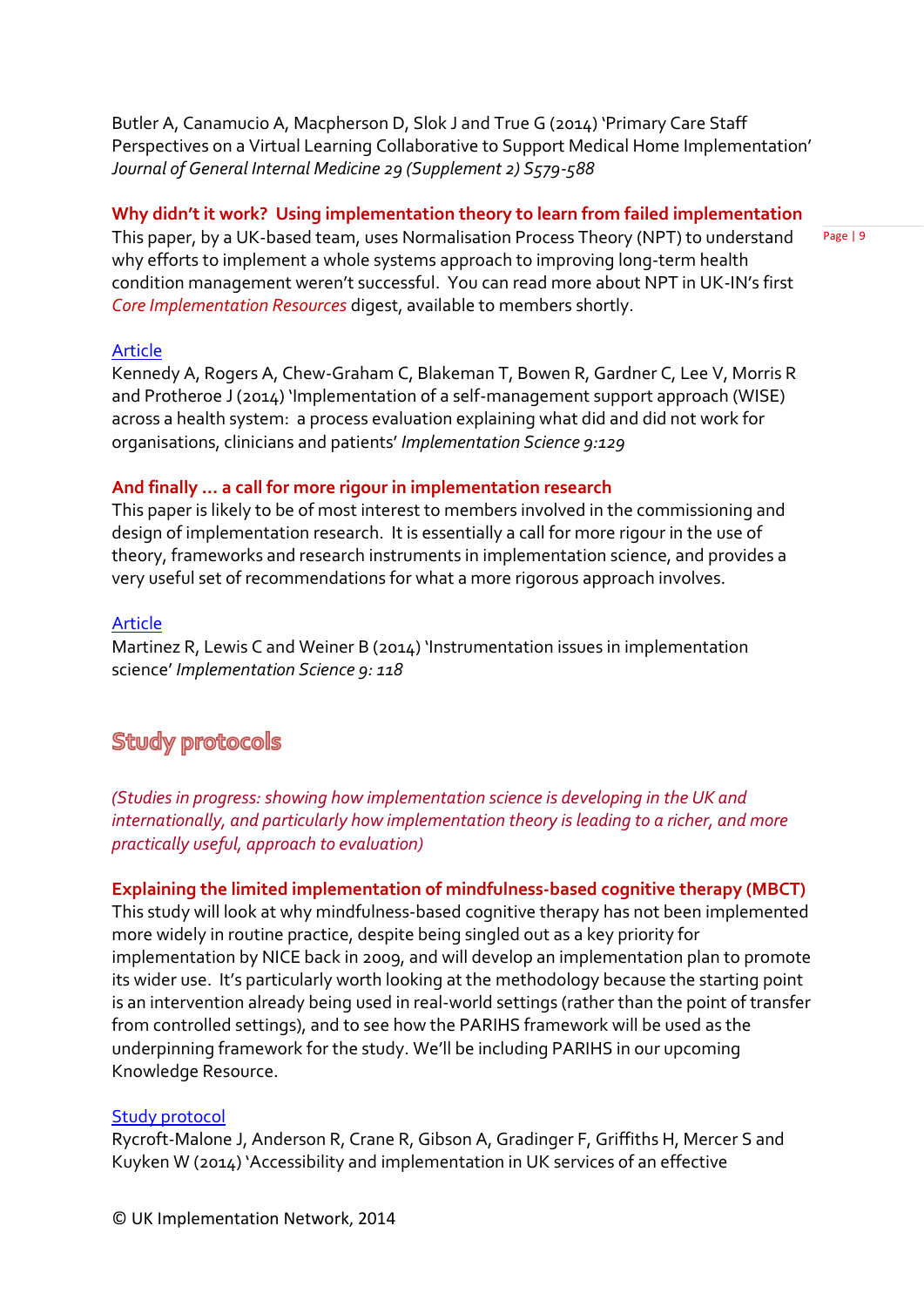depression relapse prevention programme – mindfulness-based cognitive therapy (MBCT): ASPIRE study protocol' *Implementation Science 9: 62*

### **Evaluating implementation support strategies in school settings**

This Australian study will test the effectiveness of a comprehensive implementation support strategy to increase healthy school canteen practices, in line with recent government policy. It will compare an implementation support model (involving implementation support staff, training, resources, a rewards system, consensus-based planning, leadership support and rapid feedback) with 'implementation as usual'.

[Study protocol](http://www.implementationscience.com/content/9/1/147)

Wolfenden L, Nathan N, Williams C, Delaney T, Reilly K, Freund M, Gillham K, Sutherland R, Bell A, Campbell L, Yoong S, Wyse R, Janssen L, Asmar M and Wiggers J (2014) 'A randomised controlled trial of an intervention to increase the implementation of a health canteen policy in Australian primary schools: study protocol' *Implementation Science 9: 147*

# **Moving from policy to practice – evaluation of implementation strategies to make it real**

This study is of interest because it addresses a situation with which UK-IN members will be familiar, where there is a policy mandate for the introduction of new approaches without the specific model or implementation methods having been defined. The study will use a collaborative approach led by local programme coordinators to develop treatment protocols and implementation strategies tailored to each local setting, and will explore the implementation process and the effectiveness of the strategies used.

# [Study protocol](http://www.implementationscience.com/content/9/1/108)

Gill K, Campbell E, Gauthier G, Xenocostas S, Charney D, Macaulay A and others (2014) 'From policy to practice: implementing frontline community health services for substance dependence – study protocol' *Implementation Science 9: 108*



**Implementation Knowledge and News** is produced for members of the UK-Implementation *Network. This edition was edited by Jane Lewis (The Colebrooke Centre for Evidence and Implementation) and Dr Ann Lendrum (University of Manchester) on behalf of the UK-IN Knowledge Resources group. To suggest items for inclusion in the Spring 2015 edition, or for comments and feedback, please email them before March 1st 2015 to [knowledge@UK-](mailto:knowledge@UK-IN.org.uk)[IN.org.uk](mailto:knowledge@UK-IN.org.uk)*